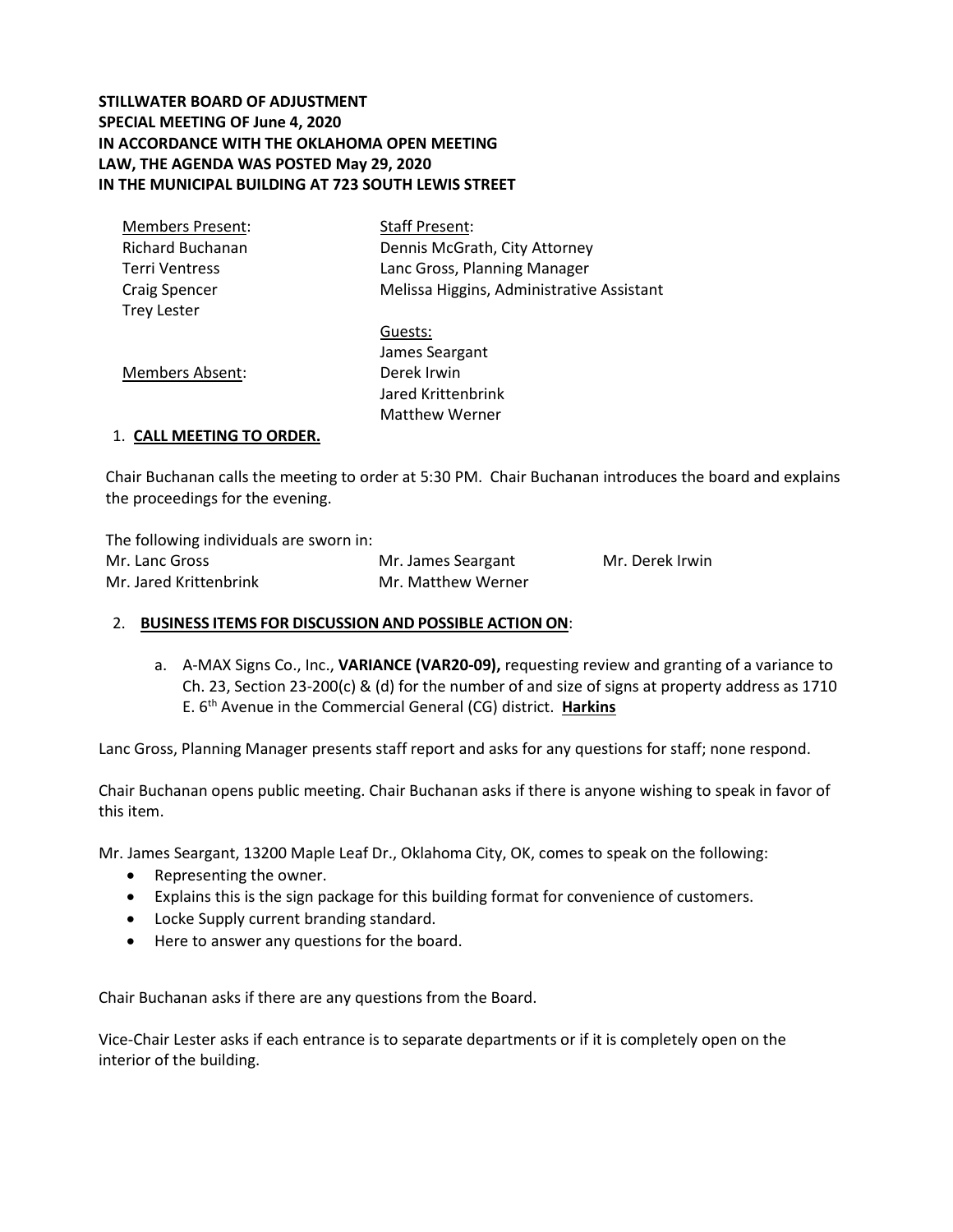Stillwater Board of Adjustment Minutes **Page 2 of 9** and 2 of 9 SPECIAL Meeting of June 4<sup>th</sup>, 2020

Mr. Seargant responds that the interior is all open similar to a Lowe's store; the intent in having the signs above the separate entry points is to direct the customer to the specific departments so they don't have to wonder through the whole store looking for what they need.

Chair Buchanan asks if it is similar to the previous location layout and are the sign sizes being changed. Mr. Seargant responds that the layout is similar and the signs over each door have been shrunk by about 8% to get as close to meeting code as possible and still be legible from the road.

Chair Buchanan asks for any further questions for the representative; none respond. Chair Buchanan asks for anyone else wishing to speak in favor of the item; none respond. Chair Buchanan asks for anyone wishing to speak in opposition of the item; none respond. Chair Buchanan closes the public hearing and asks for staff alternatives.

Mr. Gross presents staff alternatives and asks for any questions; none respond.

Chair Buchanan opens for Board discussion.

Mr. Spencer states he struggles with the hardship and peculiarity to the property criteria a bit; the hardship could be the lack of convenience to customers and the brand recognition; peculiarity to the property is not clear as it is peculiar to the business but unsure how it's peculiar to the property; and doesn't see any detriment to the public and it does seem like the minimum necessary to meet their brand recognition.

Ms. Ventress states that she agrees with Mr. Spencer; the peculiarity to the property component that she sees is that the building sits a great distance back on the property; this is an established company that it seems has done a great deal to try and comply but with sitting so far back they still need to be visible to customers passing on  $6<sup>th</sup>$  Avenue.

Vice-Chair Lester states he understands the hardship/peculiar conditions with the building sitting so far back and the sign being larger is justified but need to figure out the justification of the multiple signs; not sure it's justified with the building being completely open on the interior instead of divided; and thinks it would be good for the community as well as the business but wants to stay within the letter of the law.

Chair Buchanan states the particular conditions have been identified in the building being set so far back from 6<sup>th</sup> Avenue; it's definitely not a detriment to the public instead would be a benefit to the customers in knowing which door to enter; obviously, the minimum necessary needed; the hardship could be an issue except to not allow the variance creates the hardship on the public and the public would not know where to park or which door to enter and could be quite confusing.

Chair Buchanan asks for any further comments; none respond. Asks for a motion.

Vice-Chair Lester states he is still unsure how to get the second criteria requirement on both variance asks of size and number of signs; and the multiple signs is his struggle on having good verbiage for the justification.

Mr. Spencer states the multiple signs are necessary to allow them to establish which door the customers need to enter based on the items/department they are needing.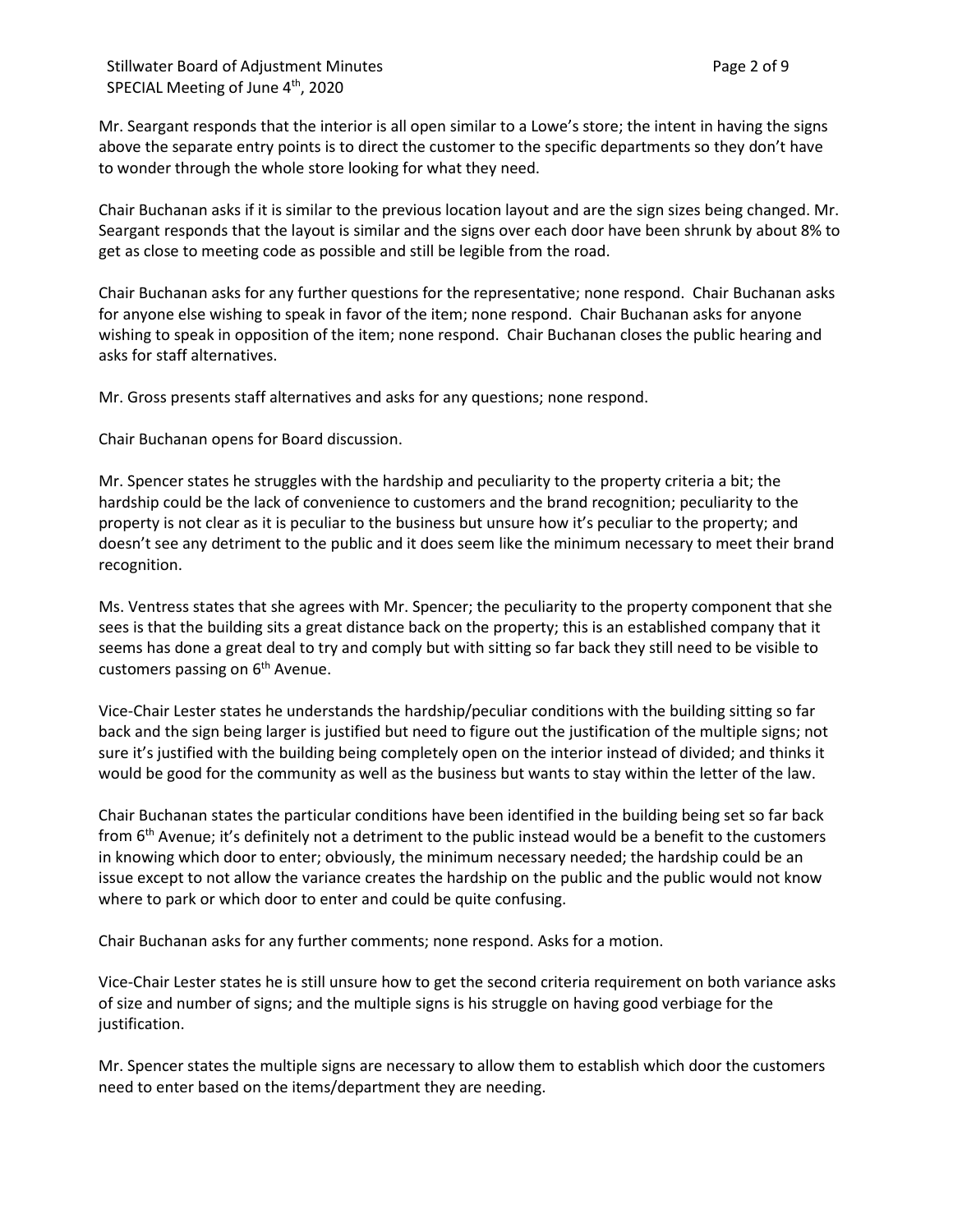Vice-Chair Lester states he's unsure how that's peculiar to this property though. Mr. Spencer responds the peculiar component is justified in the building distance from  $6<sup>th</sup>$  Avenue.

Vice-Chair Lester states that works for the sign size but with there being two different variances of size and number of signs, it doesn't seem the right verbiage for the number of sign variance.

Chair Buchanan states the comparative to Walmart and how they use signage to clarify areas such as "grocery," "automotive," "pharmacy" and "garden center"; and it doesn't seem like they are doing anything different than the big box stores other than directing their customers which door to enter most conveniently to find what they are looking for.

Mr. Spencer asks Mr. Lester if Chair Buchanan's explanation helps and he acknowledges.

Vice-Chair Lester states it helps and he does agree it would be beneficial to the public interest he's just not sure how it's different or even why a variance needs approved at all; like Chair Buchanan stated Walmart has similar signs identifying the departments but asks how this situation is different.

Chair Buchanan states he believes it's with the archaic nature of the City ordinance that deals with this subject more than anything else; it's merely compartmentalization by a retailer of where you come in for different things can see an absolute necessity for it in this particular instance and doesn't see how it impairs the public interest in any way.

Mr. Gross states that if the signs above the door stated "entry" that would make them directional but what they currently have is simply the department names making them an advertisement and that is why they are viewed as such in the code.

Ms. Ventress states that she doesn't agree that it's an advertisement as much as a division of what they offer the public and showing you where you need to enter to shop for the items you're looking for.

Vice-Chair Lester states that he would also argue that they are more directional than advertisement and believes they should be approved.

Chair Buchanan asks for a motion.

**Mr. Spencer moved, Ms. Ventress seconded to approve the variance and that the four criteria have been met based on the hardship being an inconvenience to customers, that the property is peculiar because of the building distance from the street and that the signage is more entry based as opposed to advertisement, there is no public detriment that has been identified and it is the minimum necessary to overcome that variance.** 

| Roll Call: | Ventress | Lester | Vacant | Buchanan | Spencer |
|------------|----------|--------|--------|----------|---------|
|            | Yes      | Yes    | N/A    | Yes      | Yes     |

*Time: 22 Minutes*

b. Derek Irwin, **VARIANCE (VAR20-10),** requesting review and granting of a variance to Chapter 23, Sec. 23-131(b) for front yard fence setback at property addressed as 1005 S. Knoblock Street in the Residential Single Family Small Lot (RSS) zoning district. **Harkins**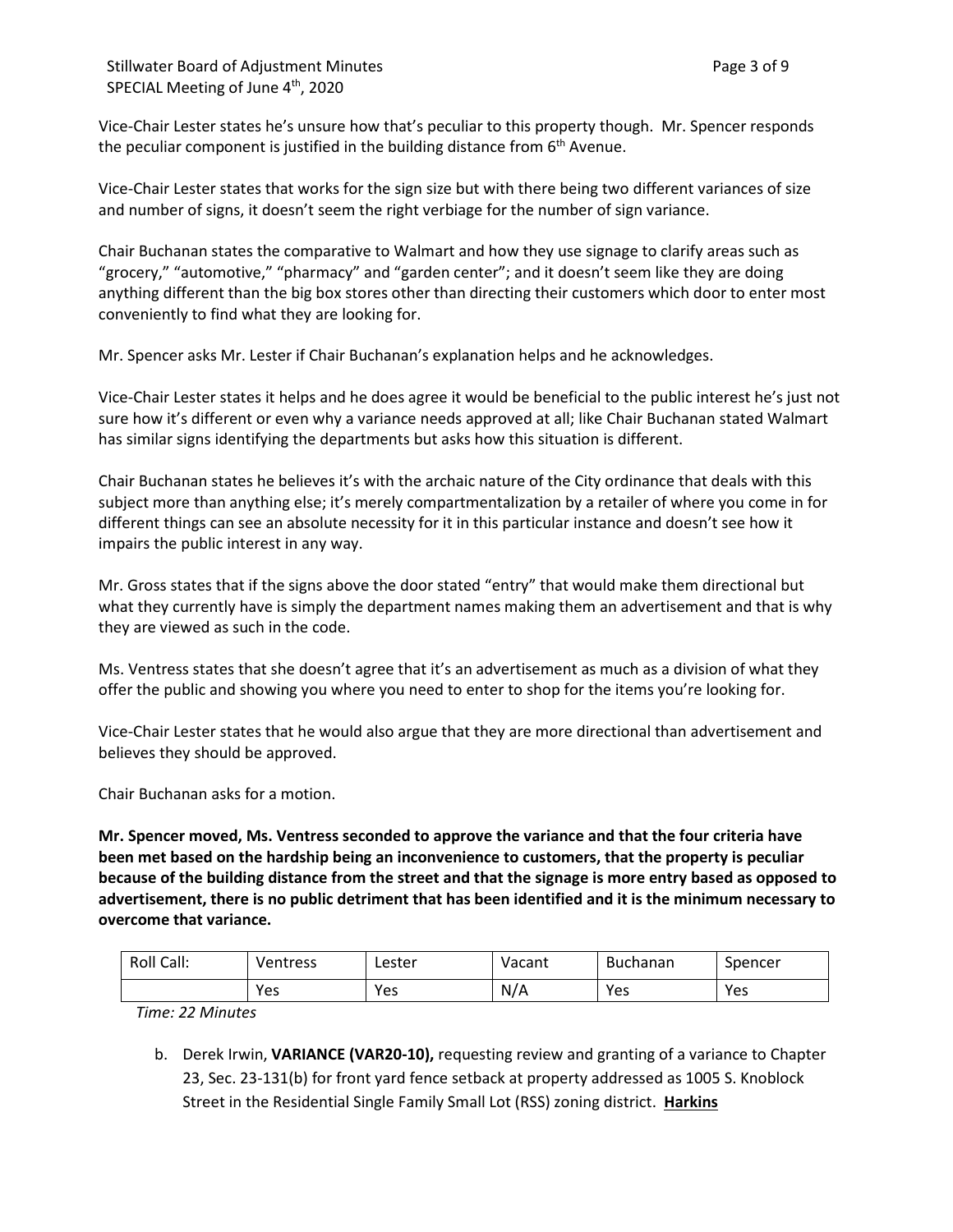Lanc Gross, Planning Manger presents staff report and asks for any questions for staff.

Chair Buchanan opens public meeting. Chair Buchanan asks if there is anyone wishing to speak in favor of this item.

Mr. Derek Irwin, 2301 E Rock Creek Rd, Norman, OK, comes to speak on the following:

- The owner/applicant.
- Explains the updates of the property since acquiring it.
- Installed the fence in the same location as the previous chain link fence location.
- Cited by Code Enforcement for fence height and setback encroachment.
- Enhances the look of the neighborhood and does not obstruct line of sight for traffic at the corner intersection.
- It would cost about \$1500 to correct the fence to meet the setback requirements.
- Here to answer any questions for the board.

Vice-Chair Lester asks if the applicant owns the property directly beside this property as well. Mr. Irwin responds no; they own no other property in the area.

Mr. Buchanan asks to verify that the fence along the east boarder of the property is the portion of fence that the variance is requested. Mr. Irwin responds yes; he was told by Code Enforcement that both fences did not meet the setback but that it appears the side yard fence may meet the setback but wasnot told that at the time; the fence that comes toward the 10<sup>th</sup> Avenue side on the east side of the property would be the one they are asking for.

Ms. Ventress asks what the building is that is directly east of the existing house. Mr. Irwin responds that it is the neighbor's house.

Ms. Ventress asks to verify that the neighboring house is very close to the applicant's property. Mr. Irwin responds yes; that it was part of the reason why a privacy fence was installed.

Chair Buchanan asks for any other questions from the Board.

Vice-Chair Lester asks if the neighboring property to the east's main entrance is off of 10<sup>th</sup> Avenue. Mr. Irwin responds yes.

Chair Buchanan asks for any further questions for the representative; none respond. Chair Buchanan asks for anyone else wishing to speak in favor of the item; none respond. Chair Buchanan asks for anyone wishing to speak in opposition of the item; none respond. Chair Buchanan closes the public hearing and asks for staff alternatives.

Mr. Gross presents staff alternatives and asks for any questions; none respond

Chair Buchanan opens for Board discussion.

Vice-Chair Lester states he has a question for staff and asks staff to show how far back the four foot fence would have to be located on the aerial view given. Mr. Gross shows the Board on the aerial view of the presentation where the four foot fence would have to be located.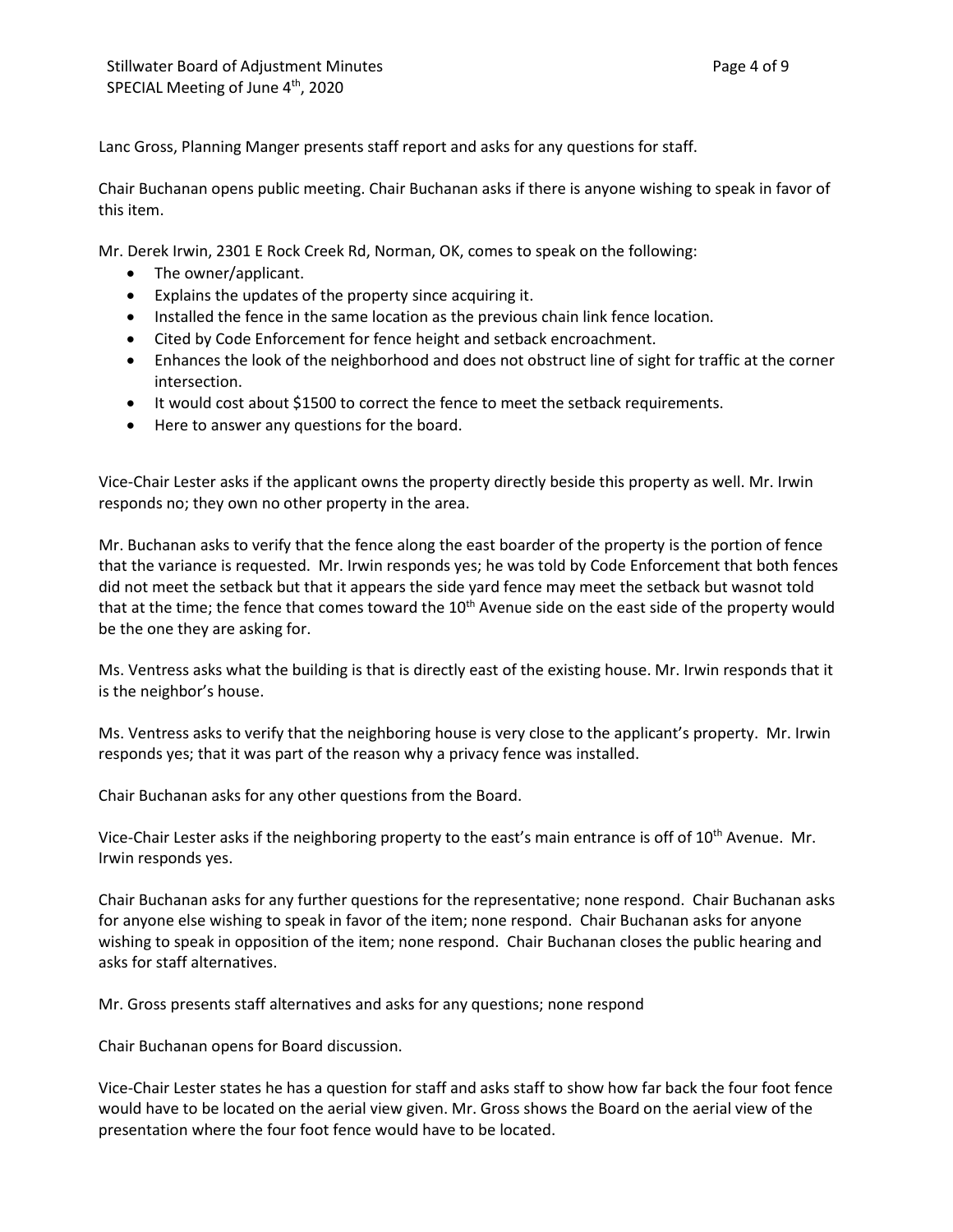Mr. Spencer asks if there is a similar fence two houses down as it appears on the aerial view or is that chain link as well. Mr. Gross responds it is possible as there are a number of privacy fences in the neighborhood that have gone up recently.

Chair Buchanan asks for any other questions from Board members; none respond.

Chair Buchanan states that from looking at the aerial these lots were designed as small lots and at the time you knew your neighbor well; far more than we want to these days so that would be seen as an unusual/peculiar situation.

Vice-Chair Lester states that he's torn with the privacy fence being located so closely to the neighboring property and not sure that he would like it being that close if he were the resident of that property'; not sure if he can get on board with it not doing any public harm.

Ms. Ventress asks staff to verify that the process of notifying neighboring properties of the applications being heard by the Board are followed. Mrs. Higgins responds yes; explains the process of notifying the public.

Chair Buchanan asks if any comments in opposition were received by staff. Mrs. Higgins responds none were received by administrative staff; unsure if any were sent directly to Mr. Gross. Mr. Gross responds that he received none.

Chair Buchanan states that whoever occupies the property to the immediate east may see it as a benefit from having the fence in place to protect their privacy as well.

Mr. Spencer states that he's in agreement with Mr. Lester, to take the subjectivity out of it, in sticking with the items we have to meet the hardship being stated as cost and the other hardship possibly being loss of privacy in the front yard.

Ms. Ventress states she doesn't see cost as a hardship but privacy is a hardship.

Vice-Chair Lester states that he agrees that privacy is a hardship in this case and agrees that there is one; that it's peculiar but just worries about making a decision that effects the other property; the people that are there now may not care but later on it will have different owners/renters.; there is the reason the setback requirement is in place and he can't stand behind allowing this particular variance.

Chair Buchanan asks staff how many feet would have to be reduced from the current six feet to the required four feet should the variance fail. Mr. Gross states the distance is approximately twenty feet.

Vice-Chair Lester states to clarify with staff that their other option would be to just remove the fence from that portion of the setback. Mr. Gross states in the setback portion they are allowed to have a four foot fence in the setback or remove it completely from the setback.

Mr. Spencer states the privacy hardship is a little difficult on this one as it is typically in the back yard of the property that wraps around the house but that's not the case in this one.

Vice-Chair Lester states it's hard because the side yard in this instance is someone else's front yard; and he would not be happy if his neighbor put up a fence down the side of his front yard.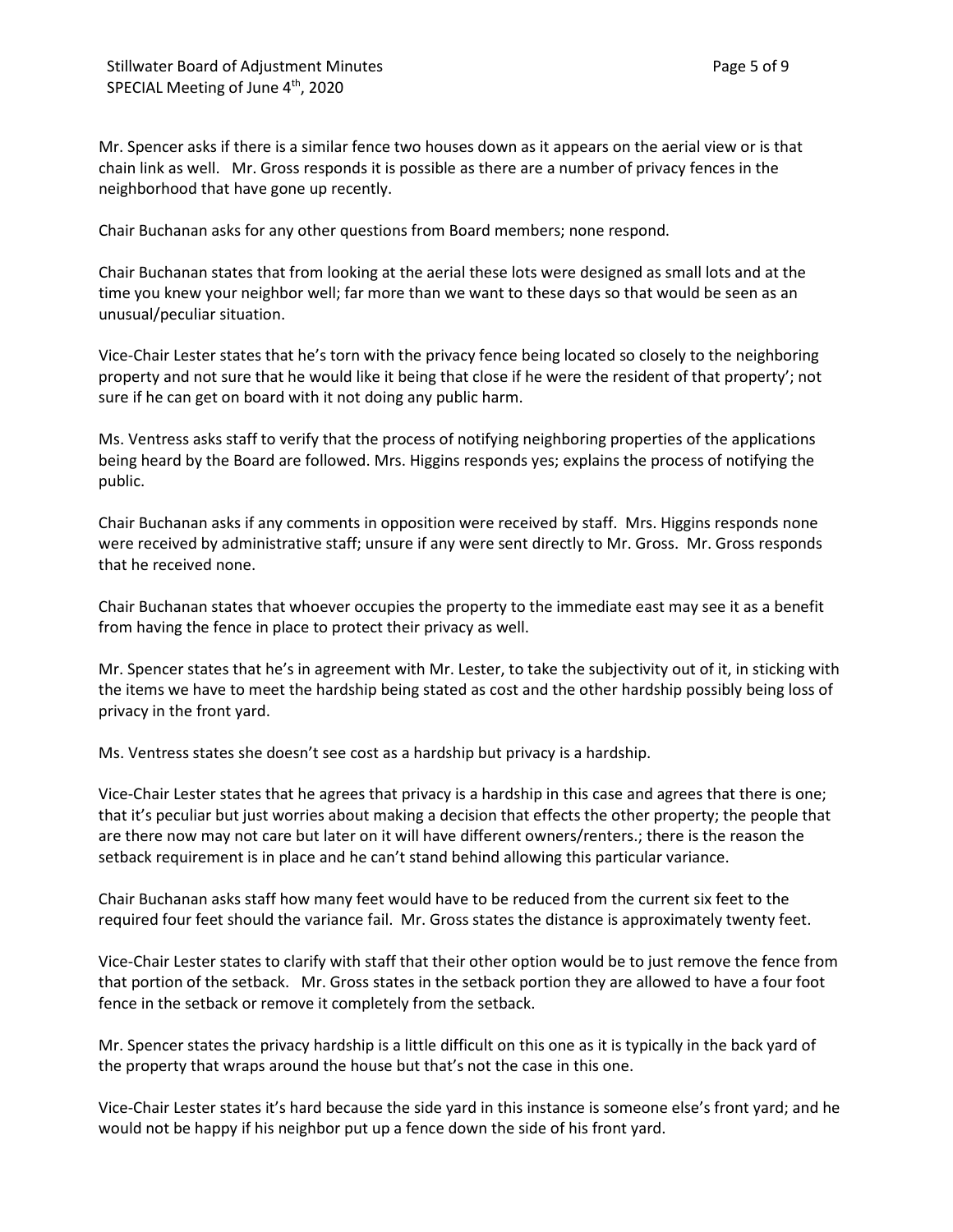Ms. Ventress states that is an individual preference; in looking at this property on the aerial view provided they don't really have much of a back yard; They only really have a side yard which abuts the neighbor's front yard; the hardship could be in not having any yard and how much it would be preferred to have privacy fence for pets or children or numerous other reasons; sees why it would be a good idea; it doesn't affect the line of sight at the intersection; and feels like we are doing the very minimum in this situation especially without anyone speaking in opposition of the application.

Chair Buchanan states he sees no problem with the fence extending in to the setback as it will give privacy benefit to both properties.

Vice-Chair Lester states that he agrees it would probably be best but they couldn't guarantee that it would be best for everyone that's there and can't infringe on the rights of the people that could potentially live there in the future; and feels better just going by the letter of the law in this instance.

Chair Buchanan states that if it were that offensive to a future tenant they would know the fence was there prior to signing a lease and moving in and they would certainly have an option to seek somewhere else to live; and we are not impairing their right to make a selection just ensuring the privacy of both parties.

Vice-Chair Lester states that going the other direction with that thought in it being a rental property having the fence in place could dwindle the number of potential renters to the owner of the property.

Chair Buchanan states the flip side of that statement would be it could also increase the number of potential renters due to the increased privacy; the justification in this is that the lots are very narrow and the houses were constructed very close together and we all have a right to a little privacy; the current circumstances are that it does not impair or offend anyone from the property to the east or south because they didn't show up for the meeting or lodge a complaint with the City; and asks staff if there was notification signage posted on the property.

Mrs. Higgins explains that this particular application does not require signage to be posted on the property but that public notice is published in the NewsPress and property owner letters are mailed to all owners within 300' of the property.

Chair Buchanan states they have a mild disagreement going. Asks if anyone would like to make a motion.

# **Vice-Chair Lester moves to deny the variance due to all four criteria having not been met and sites it being a public detriment, Mr. Spencer seconds**

| Roll Call: | Ventress | Lester | Vacant | Buchanan | Spencer |
|------------|----------|--------|--------|----------|---------|
|            | No       | Yes    | N/A    | No       | Yes     |

*Time: 28 Minutes*

Clerk asks Assistant City Attorney how they must proceed with a failed motion. Mr. McGrath states with the motion failing another motion must be made. Clerk verifies that they can make another motion or table it to a date certain. Mr. McGrath responds affirmatively.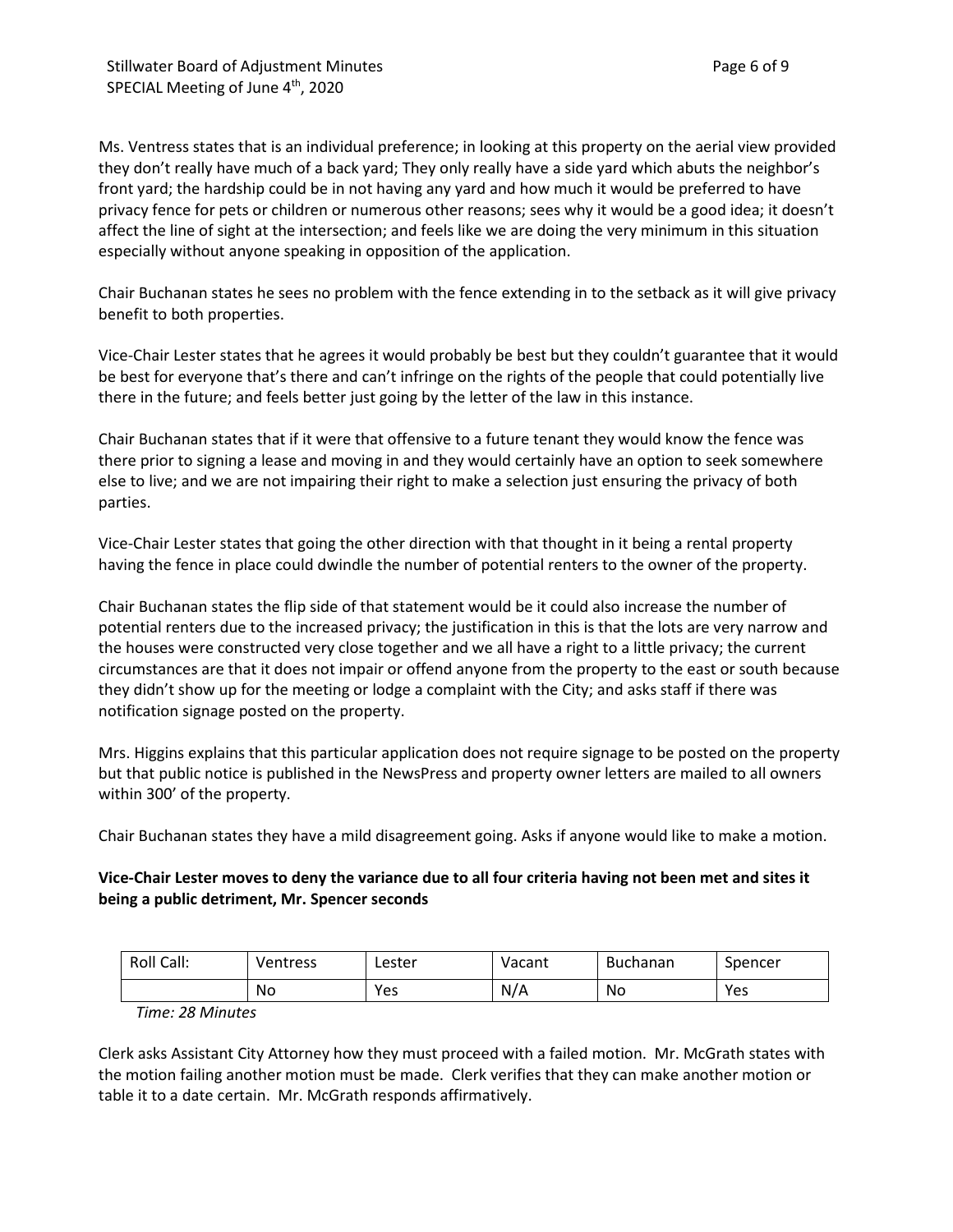Vice-Chair Lester states that he likes the idea of tabling the item to a date certain to give the applicant another chance to speak when the Board possibly has another member or also give them time to obtain a letter from the adjacent property owner or tenant to help sway Mr. Spencer or himself.

Chair Buchanan states he would recommend the applicant further study the issue in regard to the front twenty feet as there may be some acceptable alternatives.

## **Chair Buchanan motions, Mr. Spencer seconded to table the variance request to July 9, 2020.**

| Roll Call: | Ventress | ∟ester | Vacant | <b>Buchanan</b> | Spencer |
|------------|----------|--------|--------|-----------------|---------|
|            | Yes      | Yes    | N/A    | Yes             | Yes     |

*Time: 2 Minutes*

c. Batis Development Co., **VARIANCE (VAR20-12)**, requesting review and granting of a variance to Ch. 23, Sec. 23-153(c)(2)(a) for front yard setback at property addressed as 2515 W 6<sup>th</sup> Avenue in the Commercial General (CG) district. **Harkins**

Lanc Gross, Planning Manager presents staff report and asks for any questions for staff.

Chair Buchanan asks to verify that the variance request is to make the boundary line shown on the presentation straight across to allow them to meet the setback.

Mr. Gross responds that the applicant is asking for a reduction of setback from the current 25' requirement down to 15'; and he applicant has done research as to why the line is not straight across as it is to the east.

Mr. Spencer asks if staff will be explaining why there is a jog back in the line or will the applicant. Mr. Gross responds that the applicant will detail that information in their presentation; and notes that the development will not encroach any further than the existing parking lot currently there.

Chair Buchanan asks if they are trying to change the right-of-way line where it jogs back to the south.

Mr. Spencer states they are not trying to change the right-of-way line but instead relax the setback requirement to offset the distance on the north side of the building.

Chair Buchanan asks if they are wanting to eliminate the setback. Mr. Gross responds they are asking for a variance to a portion of the setback not the entire thing.

Chair Buchanan asks how far they are asking for.

Mr. Gross responds fifteen feet is what they are asking for.

Chair Buchanan asks for any further questions for staff; none respond.

Chair Buchanan opens public meeting. Chair Buchanan asks if there is anyone wishing to speak in favor of this item.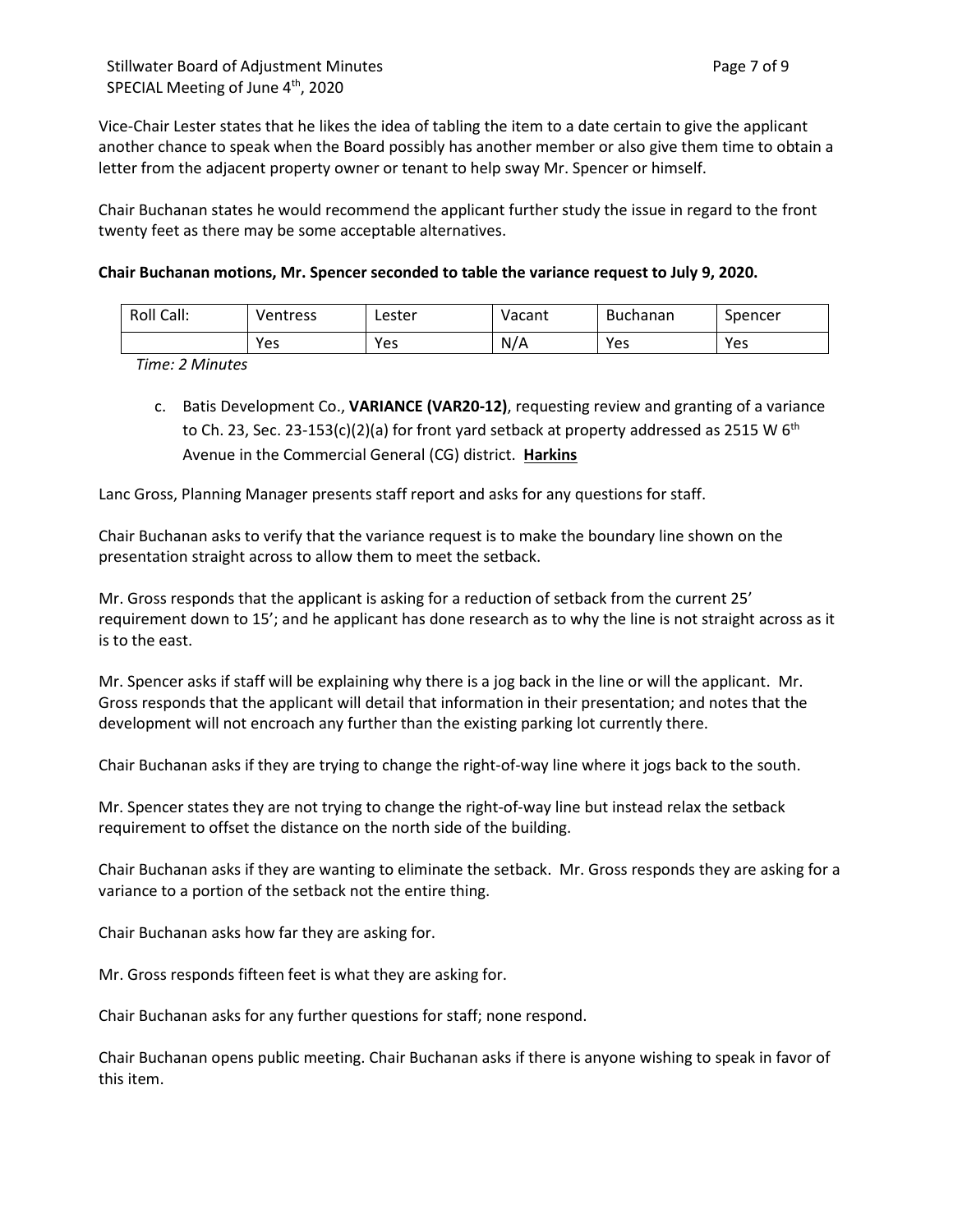Mr. Jared Krittenbrink, 14101 Wireless Way Bldg A, Suite 150, Oklahoma City, OK, comes to speak on the following:

- Requesting 8' variance from bumpout area at the drive-thru and 3' variance for the remainder of the building.
- There are no other additional 15' easement properties found along  $6<sup>th</sup>$  Avenue making this a peculiar property.
- Would align with the other buildings in the area.
- Existing hotel to the south so the applicant is unable to move the building any further south without creating a hardship of obtaining additional property.
- Verified with ODOT that there are no widening plans for this portion of  $6<sup>th</sup>$  Avenue.
- Here to answer any questions for the board.

Chair Buchanan asks if the Board has any questions for Mr. Krittenbrink; none respond.

Chair Buchanan asks for anyone else wishing to speak in favor of the item.

Mr. Matthew Werner, 2933 SW Woodside Dr., Topeka, KS, comes to speak on the following:

- Architect for the applicant.
- 83% of building frontage is only 3' variance 17% is 8' variance at the drive-thru bumpout.
- Here to answer any questions for the board.

Chair Buchanan asks for any questions for the representative; none respond. Chair Buchanan asks for anyone else wishing to speak in favor of the item; none respond. Chair Buchanan asks for anyone wishing to speak in opposition of the item; none respond. Chair Buchanan closes the public hearing and asks for staff alternatives.

Mr. Gross presents staff alternatives and asks for any questions; none respond

Chair Buchanan opens for Board discussion.

Vice-Chair Lester states that it seems easy to define the required criteria.

Mr. Spencer discusses how the applicant meets the four required criteria

Vice-Chair Lester states that the motion needs to be specific to the site plan provided by the applicant so that should they decide to change the plans they will have to come back before the Board for another variance.

Chair Buchanan asks for a motion.

**Ms. Ventress moved, Vice-Chair Lester seconded to approve the variance based on the letter of justification provided in the application with the inclusion of the site plan.** 

| Roll Call: | Ventress | Lester | Vacant | <b>Buchanan</b> | Spencer |
|------------|----------|--------|--------|-----------------|---------|
|            | Yes      | Yes    | N/A    | Yes             | Yes     |

*Time: 17 Minutes*